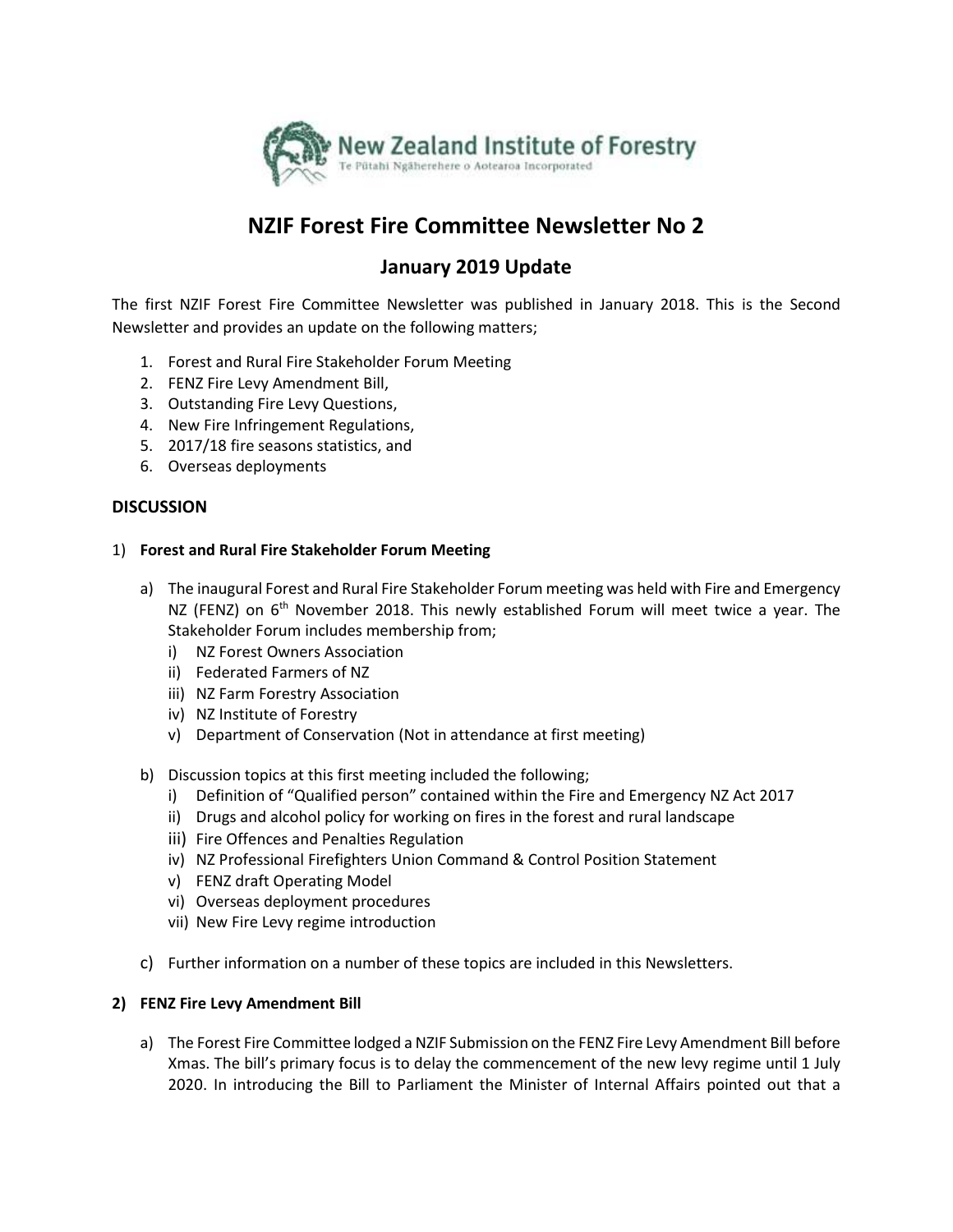number of unforeseen problems has prevented an earlier implementation date for the new fire levy regime. It is expected this Bill will be passed into law by Government before 1 July 2019.

- b) In the NZIF submission we took the opportunity to highlight the following concerns regarding the definition of "qualified person" contained within Section 81 of the Fire and Emergency NZ Act 2017. These concerns relate to the list of qualified persons who are able to provide a valuation certificate for insured property. For insurance purposes any standing bush or forest is deemed to be property under the Act. If FENZ considers that the amount set out in a statement by the owner for an insured forest is not fair and reasonable FENZ may determine a declared value by obtaining a valuation certificate from a qualified person.
- c) Under Section 81 of the Act a "qualified person" in relation to any property, currently means any of the following persons who have the qualifications and experience suitable for valuing the property:
	- i) A chartered professional engineer (within the meaning of section 6 of the Chartered Professional Engineers of New Zealand Act 2002):
	- ii) A plant and machinery valuer:
	- iii) A quantity surveyor:
	- iv) A registered architect (within the meaning of section 6 of the Registered Architects Act 2005):
	- v) A registered valuer (within the meaning of section 2 of the Valuers Act 1948).
- d) The NZIF position is that Section 81 of the Act has not defined a suitably qualified person to assess the value of a forest. This is seen as a serious error in the FENZ legislation. The NZIF submission recommends that prior to the commencement of the new fire levy regime that a "Registered Member", as approved and certified by the NZIF Registration Board, be added and included in the FENZ Act definition of qualified person under Section 81 of the Act.
- e) It should also be noted that if the owner of any standing bush or forest has no insurance cover for those assets they will not be required to pay a fire levy on their standing bush or forest.

#### **3) Outstanding Fire Levy Questions**

- a) Many questions remain on the impact of the new fire levy regime on the forest industry. In an attempt to gain a better understanding for a number of potential impacts by the new expanded fire levy regime two questions where submitted to Department of Internal Affairs (DIA), and to FENZ, in November 2018 for a response. They were;
	- i) When a forest owner insures his/her forest for the period, until the trees reach an age when they have a market value, the insurance cover is there to cover the loss of the financial investment involved in the establishment of the forest. It is assumed that during this period when the insurance cover is for a financial loss, not a property loss, that no fire levy under the new fire levy regime will need to be paid by the insurance policy holder until the forest has a market value and is therefore then deemed to be property in respect of the FENZ Act. Can you confirm whether this is correct or not?;
	- ii) When a forest owner is part of the scheme where they sell carbon credits the owner may wish to protect that income stream by a carbon loss insurance policy. This policy would include cover for the repayment of any carbon credits if the forest is destroyed or lost through fire or other threats. The insurance policy covers a financial loss not a property loss. Given this there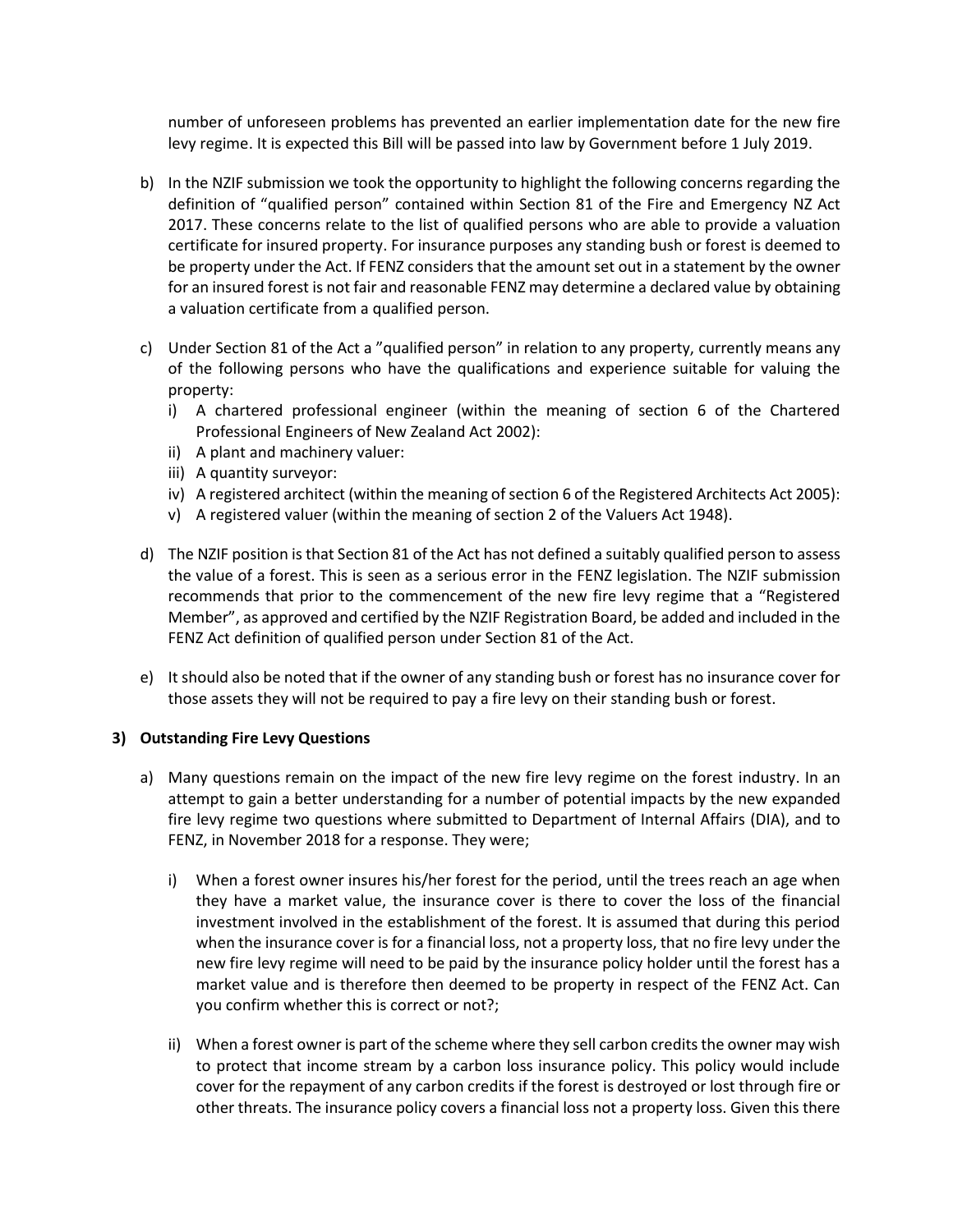is an assumption that this insurance policy holder will not be required to pay a fire levy on this policy. Can you confirm whether this is correct or not?

- b) The following is an outline of the responses from both parties;
	- i) **Department of Internal Affairs** "The Department does not hold the information in the scope of your request and does not have reason to believe that any other organisation subject to the Official Information Act holds that information. With that in mind, the Department suggests that a more appropriate course of action would be for you to seek legal advice on the issues covered by your queries, to talk to an insurance broker, or potentially, seek some basic guidance from Fire and Emergency New Zealand."
	- ii) **Fire and Emergency NZ**  "FENZ does not hold the information you have requested. FENZ considered whether your request would be more closely connected with the functions of the DIA, but understands you made a similar request to them that has been refused also.
- c) Detailed policy inputs by both DIA and FENZ officials (during 2016 to 2018) occurred during the writing of the FENZ draft legislation, and the levy regime provisions contained within the Act. For both agencies to respond in the manner outlined above is disappointing and considered less than satisfactory. This point will be made when presenting the NZIF submission to the Select Committee.
- d) From an insurance brokers perspective the attached article at Appendix A (from Jo McIntosh Executive Director – Auckland Corporate Commercial Risk Solutions – Aon) is to be published in the next Farm Forestry Magazine. This article provides a useful brokers overview on the new fire levy regime concerns.
- e) Many concerns remain regarding the implementation of the new fire levy regime and this is demonstrated by the fact that it could take until  $1<sup>st</sup>$  July 2021 before the impacts of the new fire levy regime is fully understood. Until this change is implemented the millions of dollars currently spent by FENZ to cover their costs involved in the management of fire in the forest and rural landscape will be carried by building and vehicle owners who pay a fire levy on these insured assets. For the past year, and the next two and half years, this position will be judged as inequitable by those currently paying the fire levy. They are also unlikely to be silent on this issue.

#### **4) New Fire Infringement Regulations**

- a) The new Fire and Emergency New Zealand (Offences) Regulations 2018 came into effect on the 13<sup>th</sup> December 2018.
- b) These regulations outlines offences for the purpose of the Fire and Emergency New Zealand Act 2017. It also prescribes infringement fine and fees for rural fire breaches under relevant sections of the Act. The new strict liability and infringement offences are created for contraventions of certain provisions of the Act. A copy of new Regulation can be found at <http://www.legislation.govt.nz/regulation/public/2018/0229/13.0/whole.html>
- c) For information Section 187 of the FENZ Act sets two levels of penalty for fire offences. These are infringement offences and strict liability criminal offence. The two levels of penalties are;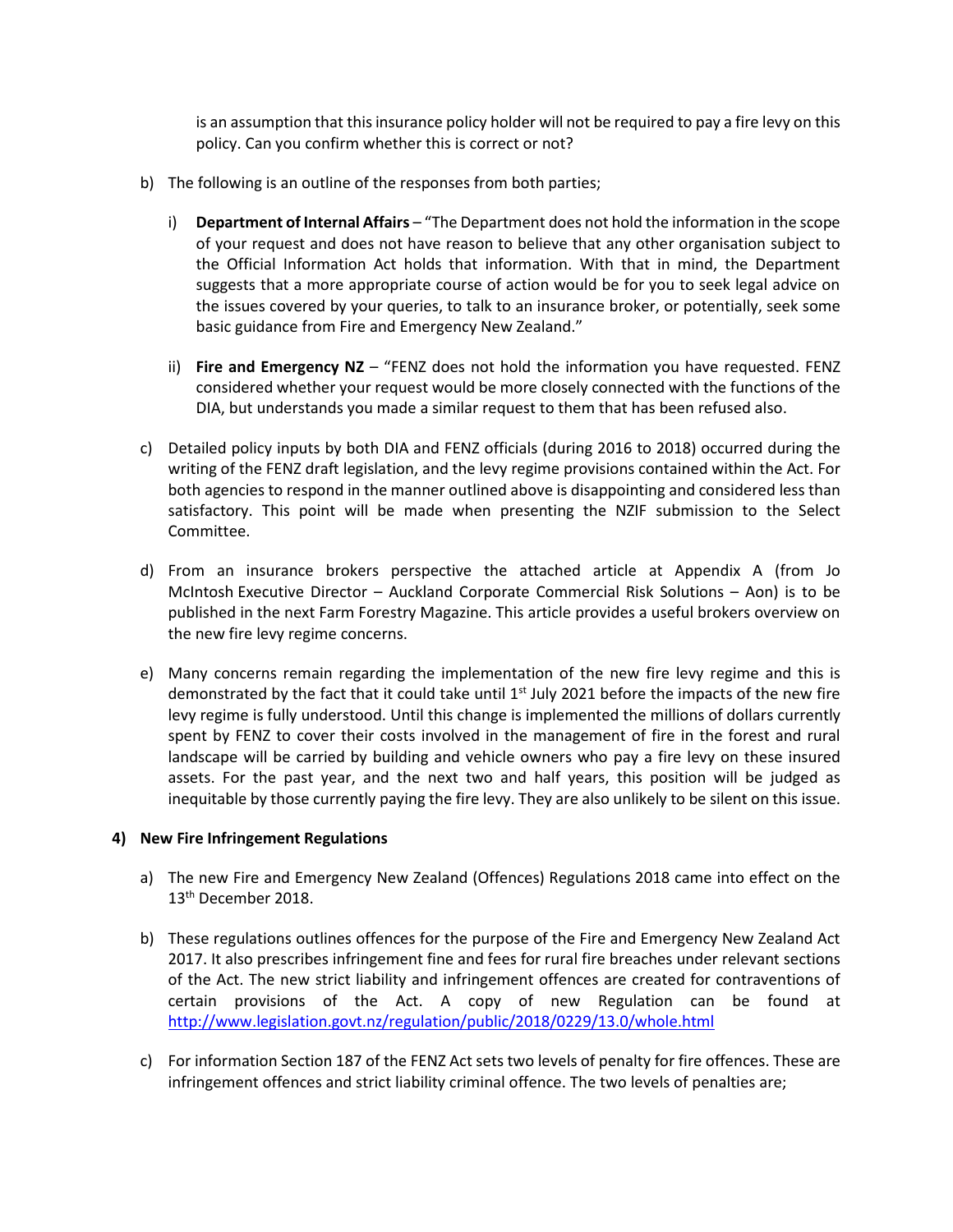- i) Lower level penalties an infringement notice and infringement fee issued by FENZ. The maximum infringement fee is \$750 for an individual, and \$3,700 in any other case; and
- ii) Higher level penalties FENZ will file a charging document, and the court will impose a fine as appropriate up to the maximum amounts prescribed in regulations. The maximum fine is \$15,000 for an individual or \$30,000 in any other case.
- d) The following are two rural fire examples of fines and fees for infringement offences under the FENZ Act;
	- *i*) Lighting or allowing another person to light fire in open air during restricted fire season Fines *- Individual \$2,250, others \$11,250. Fees – Individual \$750, others \$3,750.*
	- *ii) Failure to carry and produce permit for inspection when required - Fines - Individual \$1,500, others \$7,500. Fees – Individual \$500, others \$7,500.*

#### **5) 2017/18 Fire Seasons Statistics**

 $\overline{\phantom{a}}$ 

- a) The Fire and Emergency NZ Act 2017 (the Act) centralizes the governance, policy and regulatory elements relating to the management of fire in the forest and rural landscape. As there is only one statutory entity now involved in the provision of our fire services this demands a broader accountability in the delivery of effective fire services. Unfortunately the Fire and Emergency NZ (FENZ) 2017/18 Statement of Performance Expectation (SPE) was deficient in providing sufficient details to allow any external interested party to assess the FENZ performance for the FY2017/18.
- b) To help to address this concern the NZIF Forest Fire Committee investigated options associated with development a set of forest fire Key Performance Indicators (KPIs). Prior to the 1<sup>st</sup> July 2017 the National Rural Fire Authority (NRFA) had a list of KPIs which were reported on annually by each Rural Fire Authority. This list was based on extensive work undertaken by the Australasian Fire and Emergency Services Authorities Council **(**AFAC) and the Australia/New Zealand Forest Fire Management Group<sup>1</sup>. As this provides a sound foundation on which to formulate a list of primary New Zealand forest industry fire management KPIs the NZIF Forest Fire Committee set about to produce a set of KPIs. From our discussions with FENZ on the NZIF list of fire management KPIs at a 6<sup>th</sup> March 2018 meeting FENZ have indicated that most if not all of the information required for the list of NZIF Primary KPIs could be provided by FENZ to the NZIF.
- c) For the 2017/18 years the available information relating to the NZIF Primary KPIs is provided in Appendix B. There are however a number of gaps with the information which was provided by FENZ. We are in ongoing discussions with FENZ re this information. In addition to the information provided by FENZ three graphs have been produced which show a trend on the total annual area burnt from vegetation fires, the annual area of plantations burnt from wildfires, and the fire suppression costs.

 $^1$  The Forest Fire Management Group (FFMG) is comprised of Australian and NZ land management agencies with responsibility for forest fire management. FFMG reports to the Primary Industries Ministerial Council and its Standing Committee of officials through the Forestry and Forest Products Committee.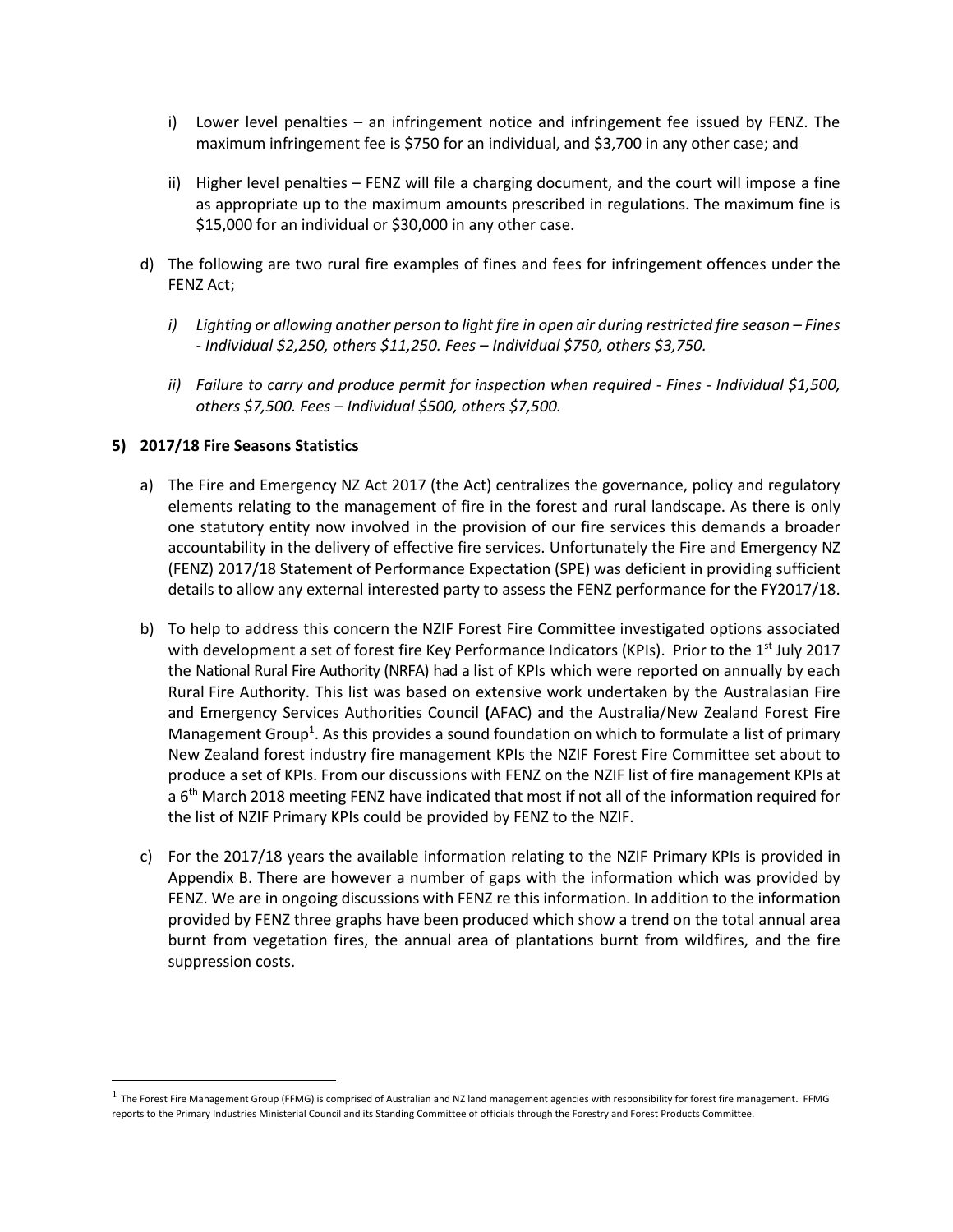#### **6) Overseas deployments.**

- a) At the 6<sup>th</sup> November 2018 Forest and Rural Fire Stakeholder Forum meeting discussion was held on international forest fire deployments. It was noted that the industry wants to ensure forest companies continue to have access to deployments for their people who work within the forestry sector. Forest owners consider deployments are an opportunity to grow individual's skill sets from working in that transnational environment. It was also considered vital that the opportunities for forestry fire fighters remains open to all who wish to be involved. It was agreed there is a need to establish a national database of available forestry sector people for FENZ to confirm the final selection.
- b) FENZ agreed that they will work with the forest industry representatives to ensure that ongoing overseas forest fire deployments include suitable representations from the forestry sector.

#### **7) NZIF Local Section Proposition**

a) Given the ongoing changes involving the regulatory management of fire in the forest and rural landscape if NZIF Local Sections would like to gain a greater awareness of these ongoing changes, including those outlined in the NZIF Forest Fire Committee Newsletter, a Local Section presentation/workshop is encouraged. If Local Sections have an interest in this proposition please email the chair of this Committee for further discussion. My email address is MurrayD@supermail.co.nz

Murray Dudfield Chair NZIF Forest Fire Committee 31 January 2019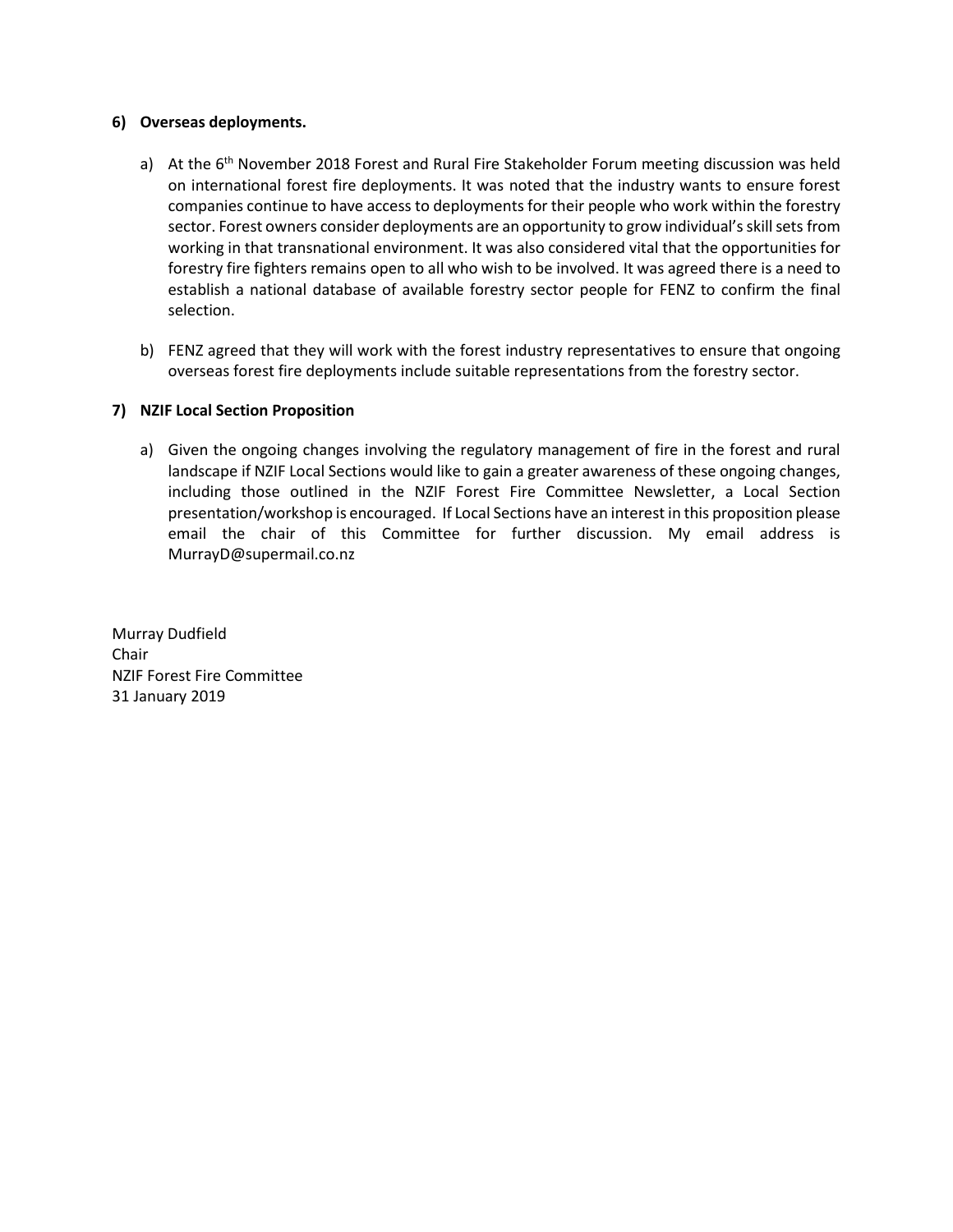# **Death and Taxes**

**Jo McIntosh** Executive Director – Auckland Corporate Commercial Risk Solutions - Aon

They say that two things in life are guaranteed - death and taxes. Well it seems perhaps another tax, hidden in the form of a 'levy' is on its way. This levy is going to directly impact those of you who insure your trees and crops.

Back in July 2016, Internal Affairs issued a Discussion Document in respect of the introduction of a new Fire and Emergency New Zealand Act. This Act would bring Rural and Urban Fire Fighters together and, in doing so, repeal the Forest and Rural Fires Act. The FENZ Act was duly passed into law 01 July 2017. There were also changes to levy regulations, and the public release of a draft of the regulations including regulations for FENZ's enforcement regime, and fire plans.

The recent amendment bill will delay commencement of the new levy regime to 1 July 2020. The amendment bill is expected to be passed before 1 July 2019. The draft levy regulations are being released to give the public certainty of how the new levy regime will work in the future. These are expected to be finalised when the new levy regime rate is set in 2019.

We therefore don't currently know what the new charging regime for the FENZ levy will be. Based on the draft regulations (a copy can be found here: [https://www.dia.govt.nz/Fire-Services-Transition#August-](https://www.dia.govt.nz/Fire-Services-Transition#August-2018)[2018](https://www.dia.govt.nz/Fire-Services-Transition#August-2018) ), forestry insurance will be included and although we do not know the levy rate, I would imagine though that it is safe to say this will be a new cost to forest owners who insure.

For the insurance industry the fact that Fire Services continue to be funded by a levy on insurance continues to be a big disappointment. The Insurance Council of New Zealand and Insurance Broker Associations have consistently advocated that a levy on insurance is grossly unfair - why should only those that insure carry the burden of these costs?

The insurance industry has lobbied hard to get their message across but to no avail. Other parties, such as the New Zealand Institute of Economic Research (NZIER), have also recommended that the government look for a fairer way of funding the Fire Service. After all, no one would expect the Police Force to be funded through insurance levies. Unfortunately, despite all this, the law was passed.

Currently a Fire Service Levy is only paid on property (domestic and business), motor vehicles and inland transit. FENZ are now seeking to apply the levy to other policies including: domestic aircraft, electricity infrastructure, hazardous substances, livestock, crops and forestry.

The government have now realised that this is a complex process and, as a result, the implementation has been delayed. Initially the target for inception was 01 July 2018 but the new Minister has delayed inception to July 2020 and it is expected feedback may be sought in 2019.

The Minister has issued a paper that details things being considered. Reading through this paper raises several questions.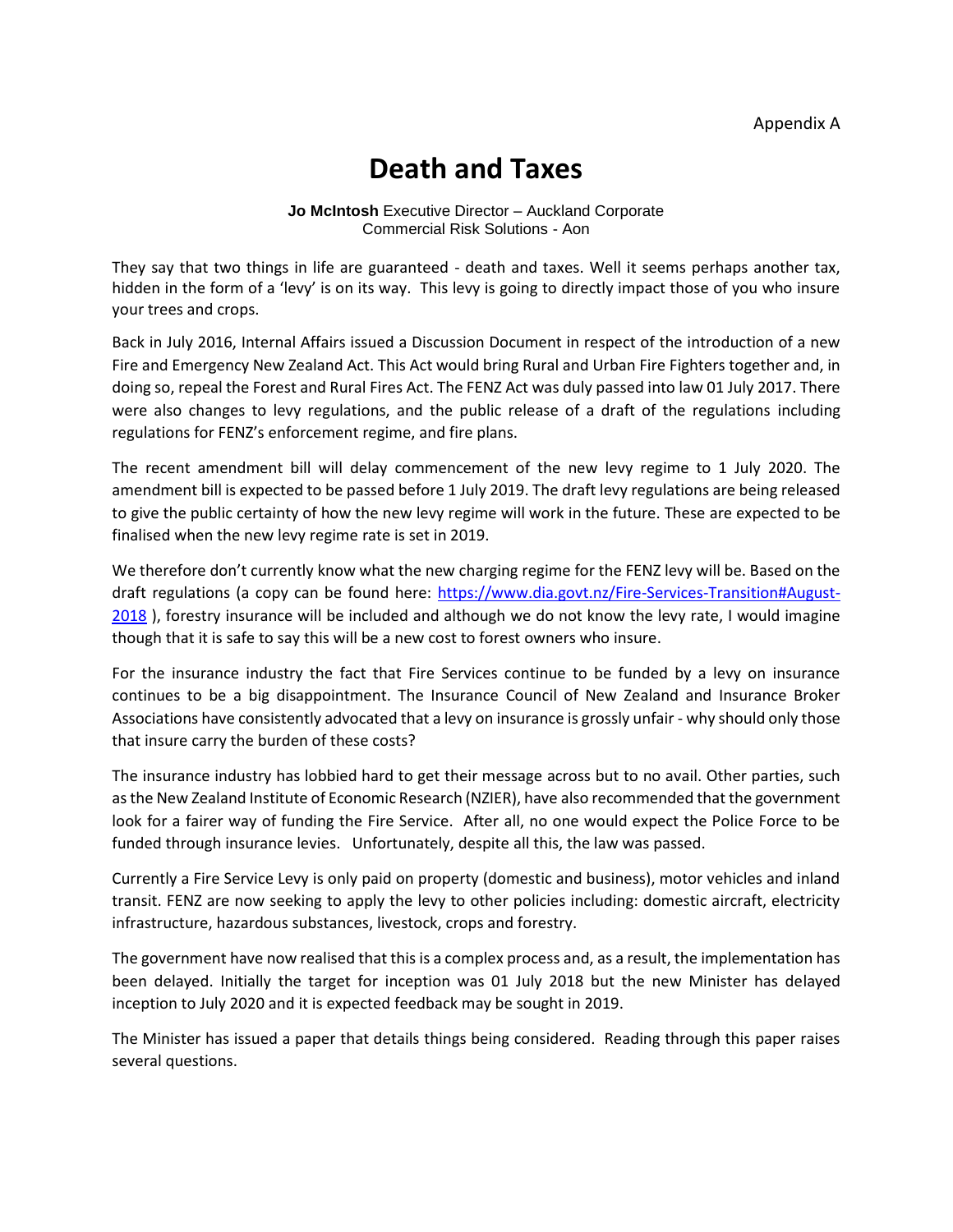First, as noted above, the rate of the levy under the new fire levy regime has not been set so the cost impact is unknown. For existing policies that currently pay a Fire Service levy, one of the first changes in 2017 was that the levy increased by 40%. Most of you will have noticed this when paying for your home, business and motor insurance.

The interim fire Levy rate changes under the old levy regime came into effect 01 July 2017. The changes saw the following increases:

|                                             | Levy (Prior to $1st$ July 2017)                                                                                                  | Levy (From $1st$ July 2017)                                                                                                       |  |
|---------------------------------------------|----------------------------------------------------------------------------------------------------------------------------------|-----------------------------------------------------------------------------------------------------------------------------------|--|
| <b>Commercial Property</b>                  | 7.60 cents per \$100 Insured<br>(uncapped)                                                                                       | 10.60 cents per \$100 Insured<br>(uncapped)                                                                                       |  |
| Domestic House & Contents                   | 7.60 cents per \$100 Insured<br>(insured amounts capped at \$100,000)<br>for residential buildings and \$20,000 for<br>contents) | 10.60 cents per \$100 Insured<br>(insured amounts capped at \$100,000)<br>for residential buildings and \$20,000<br>for contents) |  |
| Vehicles over 3.5 tonne                     | 7.60 cents per \$100 Insured<br>(uncapped)                                                                                       | 10.60 cents per \$100 Insured<br>(uncapped)                                                                                       |  |
| Vehicles less than or equal to 3.5<br>tonne | \$6.08 per vehicle                                                                                                               | \$8.45 per vehicle                                                                                                                |  |

This has resulted in a huge increase of fire levy revenue income for FENZ. This increase, over the four year period since 1st July 2017, is expected to be in the range of an additional \$780 million.

Under the new fire levy regime if the rate applied to forestry was set at the same rate as existing property insurance, this would effectively double many people's timber insurance costs. As an example: A forest in Northland with a 'fire only' cover with insured values of \$2 million and a small amount of re-establishment is currently paying \$2,200 in premiums. If the levy rate remains as it is and is (as suggested) applied to the full sum insured, that would result in Fire Service levy of \$2,120. Almost the same as the insurance premium.

The paper notes that the Fire Service Levy will be applied to the full sum insured on any first loss policy. Many larger forest groups have policies that have policy loss limits. For example, if you have a \$100 million estate spread over multiple locations, it would not be unreasonable to have a policy loss limit of say \$20 million. However, if the fire service levy is applied to the \$100 million rather than to the \$20 million policy loss limit, again the cost impact would be significant.

The paper does suggest that there are plans to offer transitional levy relief for large entities facing a significant increase resulting from the legislative changes. It has been suggested this relief will be available to those liable to pay levy payments of \$75,000 or more however the relief is only transitional and the vast amount of policy holders will fall under this limit and potentially be directly impacted by the new levy.

There are a multitude of other questions: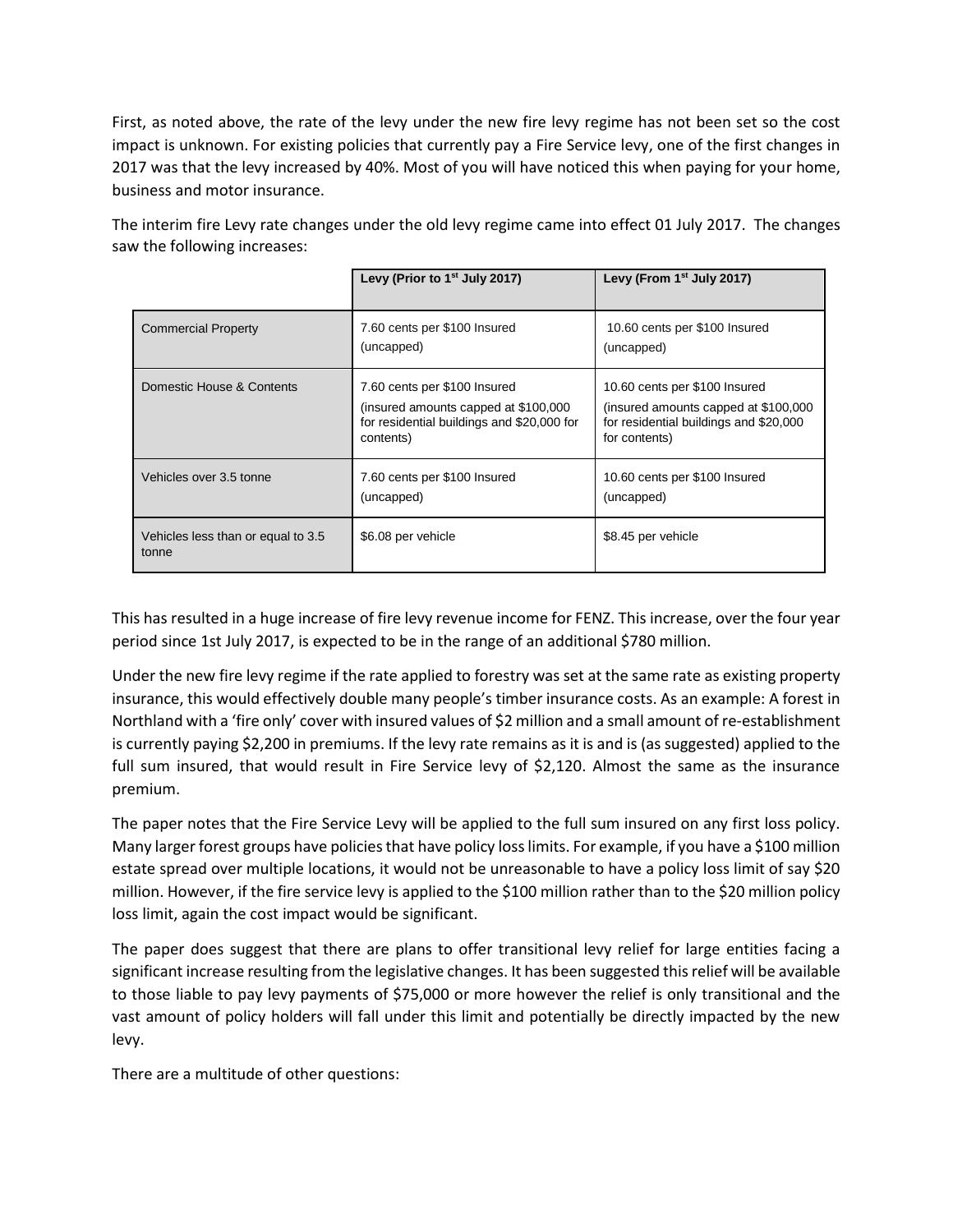- What about carbon insurance? Is this exempt?
- There is some talk that the forest owner will only be liable when a forest reaches an age that it has a market value and the levy won't apply to any portion of the policy that relates to financial loss. There is a potential argument that all standing timber coverage is about financial loss. A property policy such as home/ building / motor is in place to reinstate the insured e.g. rebuild a house/ repair your car. You cannot pop down to the nearest Bunnings and 'replace or repair' your forest.
- Currently property owners are required to either hold formal valuations or sign a statutory declaration that confirms that the amount the fire service levy is calculated on is fair and reasonable relative to the replacement value of the property. Who will review these values? Will forest owners be required to obtain formal valuations? How often?
- This new regime will also result in a greater level of administration for brokers and insurers who will be responsible to gather and settle this tax. Increased administration almost undoubtedly results in increased cost for forest owners. We want people to be able to afford to be insured. The more tax that is applied to insurance premium the more likely it is that people will underinsure or, even worse, not insure. New Zealand is exposed to natural disaster risk particularly weather events. We do not want the social impact of large levels of people not having insurance.
- Investors and banks will not want to invest in forests that are not insured.

The timing of this, at a time when we are being encouraged to plant trees, seems counter- productive.

Perhaps the biggest question in my mind is what are tax payers getting for our money? FENZ has already seen a huge jump in revenue. Where are the key performance indicators that will give visibility to tax payers that they are achieving a better fire service?

I would encourage you to review how these changes will impact you when this comes up for discussion next year and communicate any concerns appropriately.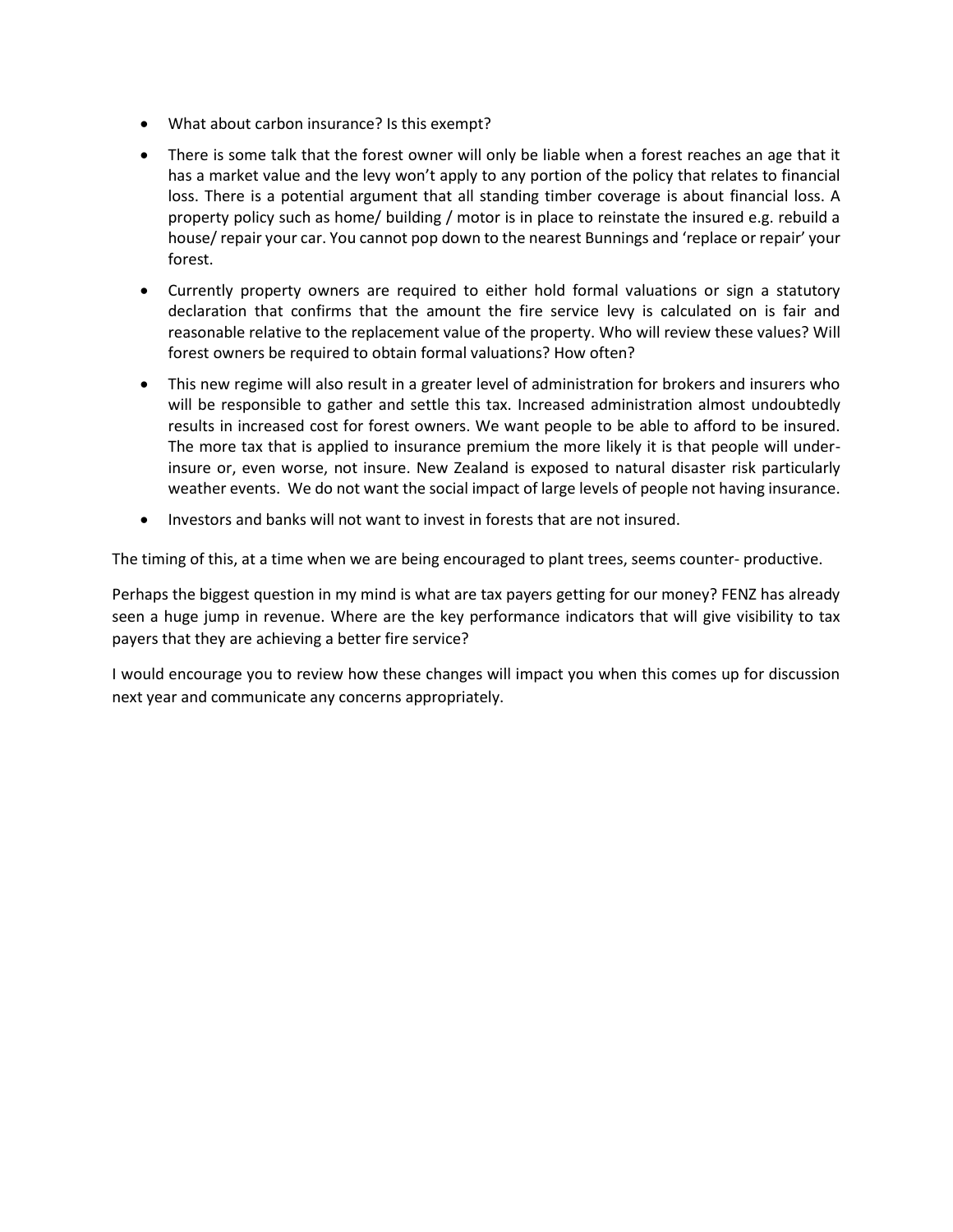Appendix B

### **Fire and rural landscape Fire Statistics for FY2017/18**

(This following information for the FY2017/18 has been provided by FENZ)

| Area Burnt by:                                                                                                                                                                                                                             | Conservation Land             | 616 Ha         |  |
|--------------------------------------------------------------------------------------------------------------------------------------------------------------------------------------------------------------------------------------------|-------------------------------|----------------|--|
|                                                                                                                                                                                                                                            | <b>Plantation forest Land</b> | 189 Ha         |  |
|                                                                                                                                                                                                                                            | <b>Other Rural Lands</b>      | 3,899 Ha       |  |
|                                                                                                                                                                                                                                            | <b>TOTAL</b>                  | 4,704 Ha       |  |
| FENZ Internal Rural Fire Management Costs by:                                                                                                                                                                                              | <b>Conservation Land</b>      | Not yet known  |  |
|                                                                                                                                                                                                                                            | <b>Plantation forest Land</b> | Not yet known  |  |
|                                                                                                                                                                                                                                            | <b>Other Rural Lands</b>      | Not yet known  |  |
| FENZ External Vegetation Fire Suppression Costs by: *                                                                                                                                                                                      | <b>Conservation Land</b>      | \$86,411       |  |
|                                                                                                                                                                                                                                            | Plantation forest Land +      | Not provided   |  |
|                                                                                                                                                                                                                                            | <b>Other Rural Lands</b>      | \$5,042,382    |  |
|                                                                                                                                                                                                                                            | <b>TOTAL</b>                  | \$5,128,793    |  |
| Number of trained rural firefighters                                                                                                                                                                                                       | Rural volunteers firefighters | 3,000          |  |
|                                                                                                                                                                                                                                            | DOC Firefighters              | 626            |  |
|                                                                                                                                                                                                                                            | Forest Owner firefighters     | Not yet known  |  |
| Firefighters Injured due to landscape fires                                                                                                                                                                                                |                               | 7              |  |
| Number of primary dwelling damaged by landscape fires                                                                                                                                                                                      |                               | $\overline{2}$ |  |
| Denote - These costs do not include FENZ internal rural fire management costs which are part of the \$496.3<br>*<br>million total FENZ expenditure for the FY2017/18<br>+ Plantation area burnt currently included in "Other Rural Lands". |                               |                |  |